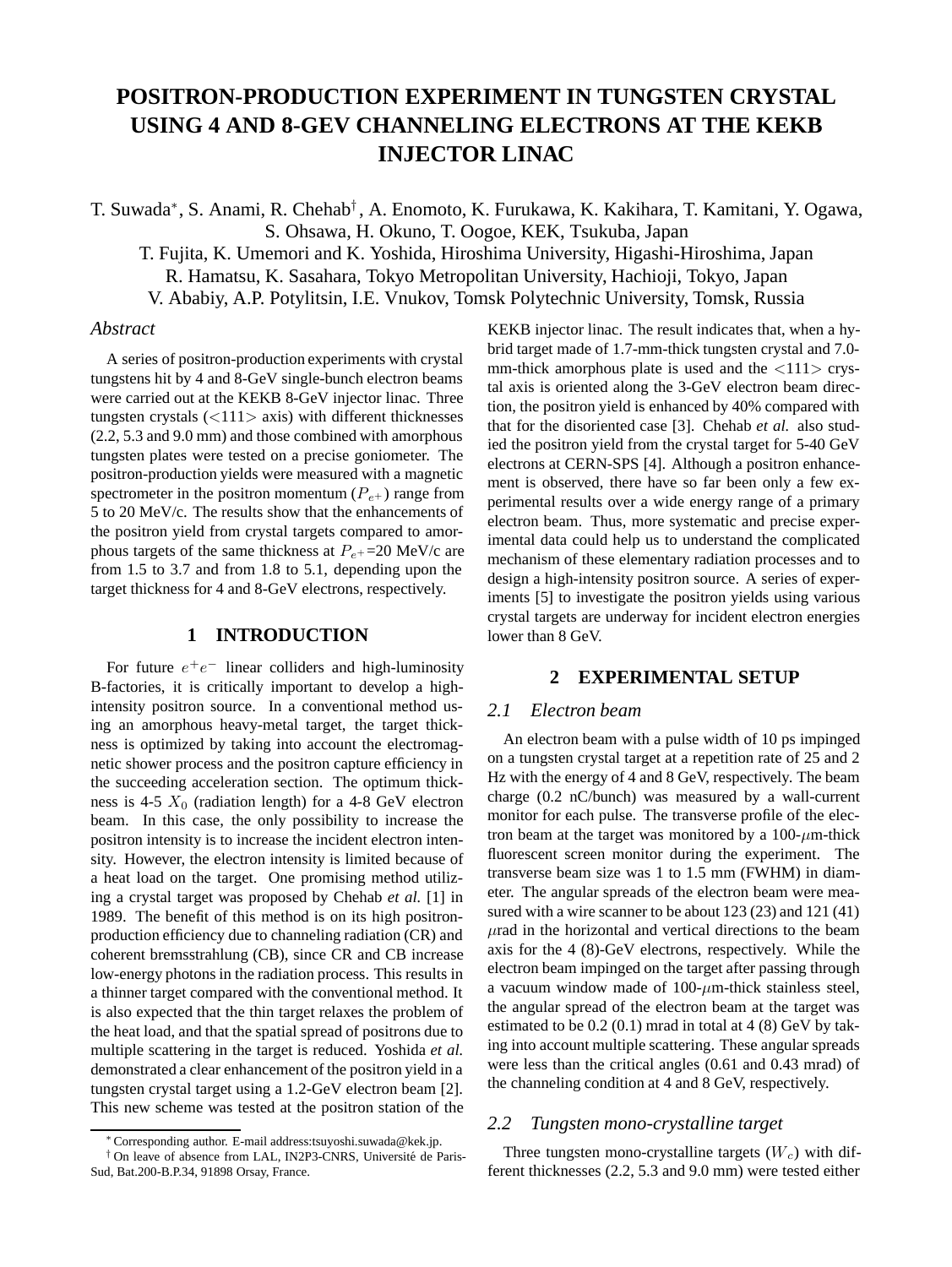alone or in combination with an amorphous tungsten plate (*Wa*). The surface mosaicities of these crystals on both sides were measured by an *X*-ray scattering method to be 1.5, 0.5 and 0.5 mrad for 2.2, 5.3 and 9.0-mm-thick crystals, respectively.  $W_a$ 's with different thicknesses from 3 to 18 mm with 3 mm steps were also installed on a horizontal movable stage to the beam axis at 82.5 mm behind the crystal target. They were used for combined targets. Several other *Wa*'s with thicknesses of up to 28 mm were also mounted on a crystal target holder, which made it possible to calibrate the positron yield.

#### *2.3 Positron spectrometer*

Figure 1 shows a schematic drawing of the experimental setup. This comprises a positron-production target mounted on a precise goniometer and a positron spectrometer. The positrons emitted from the target in the forward



Figure 1: Schematic drawing of the experimental setup.

direction were momentum-analyzed by the magnetic field in a momentum range lower than 20 MeV/c, where the deflection angle was 60◦ from the beam axis. The positron trajectories were determined by five collimators installed before and behind the momentum-analyzer magnet. They were kept in a vacuum at a pressure level of  $10^{-1}$  Pa. The momentum-analyzed positrons were detected with a 5 mm-thick transmission-type lucite Cherenkov detector and a 20-mm-thick total-absorption-type lead-glass calorimeter with photomultiplier tubes. The lead blocks surrounding the detectors suppressed any background caused by electromagnetic showers generated upstream of the beam line by off-momentum electrons, and caused by electromagnetic showers generated at the collimators. The acceptance of the positron spectrometer was obtained by using the detector simulation code GEANT3 [6] at each positron momentum. The typical geometrical and momentum acceptances are about 1 msr and 2.4% ( $\Delta P/P$ , FWHM) at  $P_{e^+} = 20 \text{ MeV/c}.$ 

#### *2.4 Data-acquisition system*

Since the emitted positrons were shortly bunched, the number of positrons per bunch was measured as a pulse charge from each detector. Signals from the positron detectors and the signal of the wall-current monitor were sent to a data-acquisition system using a PC/Linux-based CA-MAC/ADC, where all signal charges were simultaneously digitized and recorded. The goniometer could rotate the crystal target around two axes (the horizontal (*H*) and vertical  $(V)$  axes) by pulse motors. The angular resolutions of the goniometer were 10.5 and 34.9 *µ*rad/pulse in the *H* and *V* axes, respectively. The *<*111*>* crystal axis with respect to the electron beam was determined by changing the relative rotational angles around the two axes with steps of 2 mrad.

#### **3 EXPERIMENTAL RESULTS**

#### *3.1 Rocking curves*

A rocking curve was measured as a function of the goniometer rotational angle around the *H* axis while the angle around the *V* axis was fixed to the angular position giving the peak yield. Twenty beam-pulse measurements were performed at the same *H* angle. The data corrections were made for pedestals in positron charge measurements, for backgrounds, and for the electron-beam intensity. The beam-associated background data were also measured under the condition with the magnetic field off and with the target away. The background data were carefully subtracted from the raw data. The results of rocking-curve measurements for the  $W_c$ 's at  $P_{e^+}$ =20 MeV/c are shown in figs.2. Figures 2 (a) and (b) show the results for the 2.2 mm-thick  $W_c$  at  $E_e$ −=4 and 8 GeV, and for the 5.3 and 9.0mm-thick  $W_c$ 's at  $E_e$ −=4 GeV, respectively. These curves clearly indicate that the width of the rocking-curve peak is much larger than the critical angle of the channeling electrons, and broadens with the thickness of the crystal target. These broad widths of the rocking curves indicate that coherent bremsstrahlung is the predominant process over the channeling radiation process in this energy region.



Figure 2: Rocking curves measured at *Pe*<sup>+</sup> =20 MeV/c (a) for the 2.2-mm-thick  $W_c$  at  $E_e$ −=4 and 8 GeV, and (b) for the 5.3 and 9.0-mm-thick  $W_c$ 's at  $E_e$ <sup>−</sup> =4 GeV as a function of the goniometer rotational angle around the *H* axis.

# *3.2 Enhancement of the positron yield*

An enhancement of the relative positron yield was obtained from the rocking curves. Here, the enhancement is defined by the ratio of the peak yield (on-axis) to the yield at the base region (off-axis) 50 mrad apart from the crystal axis in the *H* scan. The observed enhancements